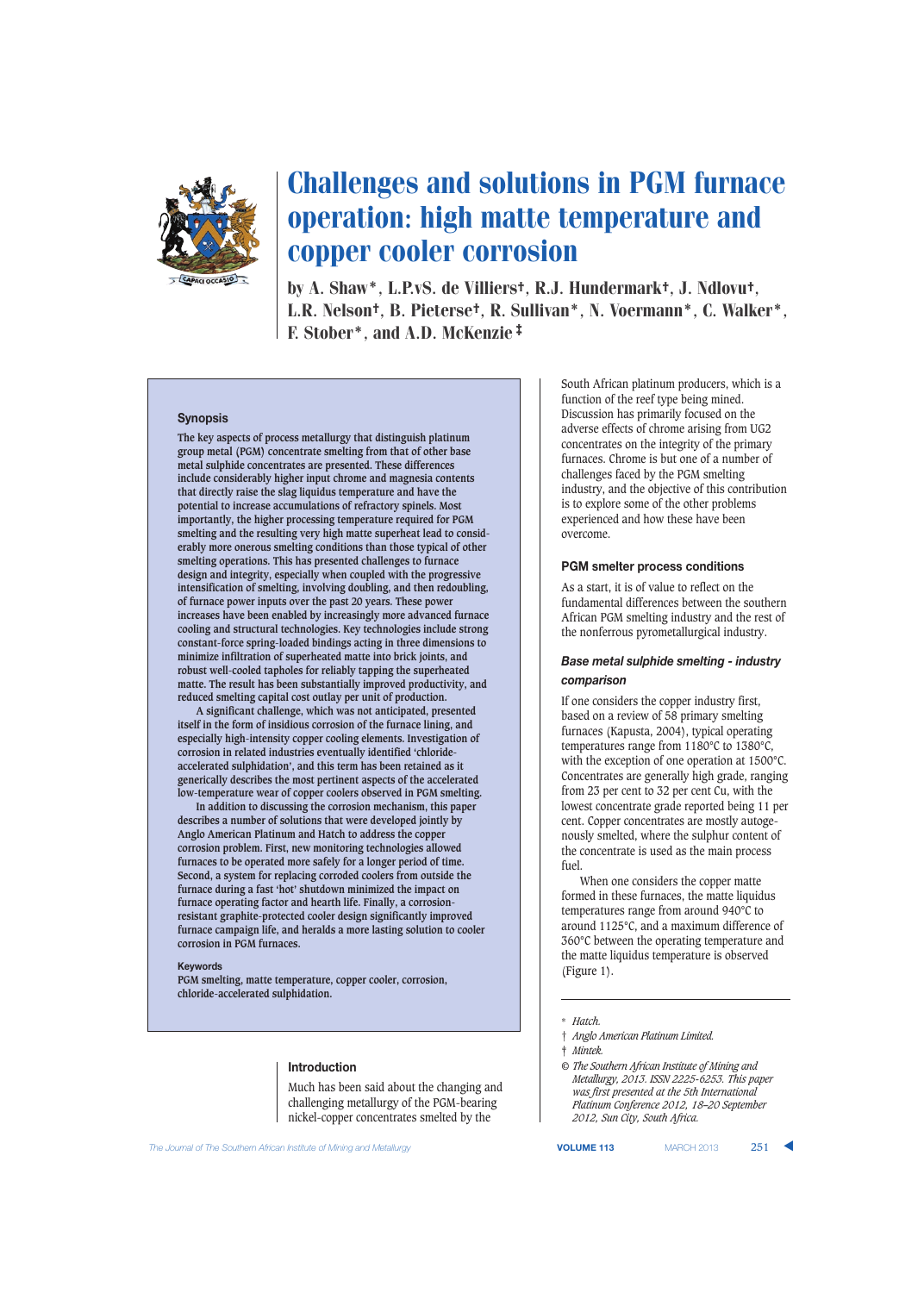

**Figure 1—Copper primary matte liquidus temperatures (diagram after Schlegel and Schüller, 1952; matte composition information after Kapusta, 2004)**

For the nickel sulphide industry, based on a review (Warner *et al.*, 2007) of 11 smelters (excluding the PGM producers), concentrate grades range from 8 per cent to 22 per cent Ni+Cu+Co. The typical slag operating temperatures are between 1240°C and 1400°C, with MgO contents in the slag ranging from 1 per cent to 12.5 per cent. Matte temperatures range from 1150°C up to a maximum of 1360°C. Based on a similar analysis of matte liquidus temperatures in the copper industry (Figure 1), the nickel matte liquidus temperatures were calculated and a maximum matte superheat of 310°C is projected. Nickel concentrates are mostly autogenously smelted or roasted prior to treatment in electric furnaces.

When considering the feeds into the PGM primary smelting furnaces, concentrate grades are very low in comparison with copper and nickel sulphide smelters: <1 per cent Ni+Cu+Co for typical UG2 concentrates; Merensky concentrate grades may be up to 5 per cent Ni+Cu+Co and Platreef grades may be up to 7 per cent Ni+Cu+Co. The low grade is associated with low sulphur contents in concentrate (1 to 10 per cent); therefore concentrates are dried and treated directly in the electric furnaces, without a roasting step. Up to 6 per cent  $Cr_2O_3$  contents are not uncommon for UG2 concentrates, while MgO contents are also unusually high at between 13-22 per cent MgO (Jones, 1999) for all of Merensky, UG2, and Platreef concentrates. The resulting slag liquidus temperatures are generally higher than in equivalent copper and nickel sulphide smelting, but importantly the resulting matte superheats are inordinately high at between 300–650°C.

The average and maximum slag temperatures and matte superheats in the primary furnaces of the copper, nickel, and PGM smelting industries were calculated based on the information available in the aforementioned reviews and are shown in Figure 2. The step change increases in slag, and therefore operating, temperatures and most significantly matte superheats are evident for the PGM industry.

### *Process metallurgy implications*

The rate of smelting in a primary PGM furnace is governed largely by convective heat transfer from the slag bath (in which electrical energy is converted to thermal energy) to the concentrate above it. For a fixed bath area and a fixed convective heat transfer coefficient between concentrate and slag, the smelting rate is increased in relation to the operating temperature of the slag with respect to its liquidus

temperature (slag superheat). The increasing intensity of the primary furnaces (doubled power input first implemented on Impala Platinum's no. 5 furnace in 1991, followed shortly by Waterval Smelter no. 1 and no. 2 furnaces, and then essentially redoubled again on the Polokwane Smelter in 2003 (Nelson *et al.*, 2006), combined with a rising slag liquidus temperature, has caused both the absolute slag temperature and matte superheats in the furnaces to increase.

The two primary constituents in slag that drive up the slag liquidus temperature are MgO and  $Cr<sub>2</sub>O<sub>3</sub>$ . As discussed above, MgO contents in the primary furnaces have historically ranged from 13 per cent to 22 per cent, though the MgO was diluted both through the return of Peirce Smith converter slag to the primary furnaces and addition of lime. More recently, and for good reasons, both practices have been discontinued at most of the South African platinum producers smelting predominantly UG2 concentrates, resulting in lower FeO and CaO contents in the slags, and consequently higher MgO and  $SiO<sub>2</sub>$  concentrations. To illustrate this effect, a typical Waterval Smelter primary furnace slag composition from 1999 is compared to Waterval and Polokwane Smelter slags from 2011 (Table I).

Chrome further increases the slag liquidus temperature to well above the operating temperatures of all non-PGM nickel sulphide producers. Given that the furnaces generally operate above the slag liquidus temperatures, typical slag operating temperatures in the PGM primary furnaces range from around 1460°C to 1650°C (Warner *et al.*, 2007). With dwindling supplies of low-chrome Merensky concentrate normally used



**Figure 2—Comparison of operating temperatures and matte superheats across the copper, nickel, and PGM smelting industries**

▲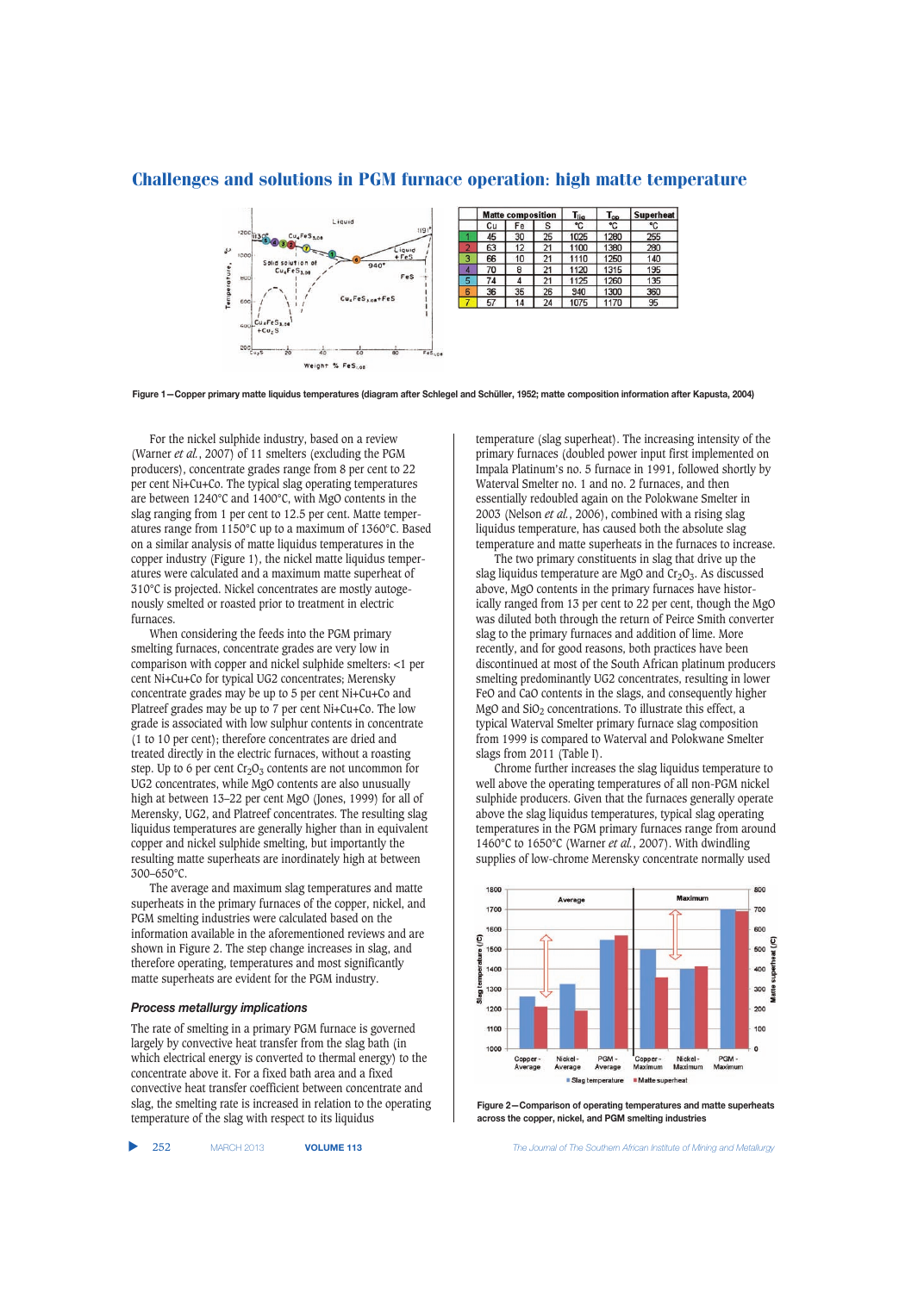| Table I                                                                                 |              |                            |                            |                             |  |  |  |  |
|-----------------------------------------------------------------------------------------|--------------|----------------------------|----------------------------|-----------------------------|--|--|--|--|
| Comparison of 1999 and 2011 primary furnace slag compositions and liquidus temperatures |              |                            |                            |                             |  |  |  |  |
| Component                                                                               | <b>Units</b> | 1999 Waterval furnace slag | 2011 Waterval furnace slag | 2011 Polokwane furnace slag |  |  |  |  |
| Al <sub>2</sub> O <sub>3</sub>                                                          | %            | 3.45                       | 6.22                       | 5.15                        |  |  |  |  |
| CaO                                                                                     | %            | 6.12                       | 4.06                       | 4.93                        |  |  |  |  |
| Cr <sub>2</sub> O <sub>3</sub>                                                          | %            | 0.81                       | 1.37                       | 1.64                        |  |  |  |  |
| 'FeO'                                                                                   | %            | 22.6                       | 11.2                       | 10.05                       |  |  |  |  |
| MgO                                                                                     | %            | 16.2                       | 22.4                       | 22.66                       |  |  |  |  |
| SiO <sub>2</sub>                                                                        | %            | 47.0                       | 51.0                       | 51.2                        |  |  |  |  |
| Total                                                                                   | %            | 96.2                       | 96.3                       | 95.6                        |  |  |  |  |
| Liquidus temperature*                                                                   | $^{\circ}C$  | 1385                       | 1464                       | 1497                        |  |  |  |  |

\* Calculated using MPE (Zhang et al., 2002) at a CO<sub>2</sub> / CO ratio of 1

to dilute the now-dominant UG2 concentrate feed, it is indeed a fortunate strategic advantage that Anglo American Platinum has access to significant volumes of Platreef to act as an inherently 'self-fluxing' concentrate source (typically up to 40 per cent higher CaO content at 5.5 per cent), chrome and magnesia diluent (order of magnitude lower <0.2 per cent  $Cr_2O_3$  content; 35 per cent lower 16 per cent MgO content). And conveniently, the Mogalakwena opencast mine is located in close proximity to both the primary Polokwane Smelter and the recently upgraded Mortimer Smelter.

One could argue that recycle of fayalitic converter slag to the primary furnaces should be reintroduced in order to flux the high-MgO slags formed from the concentrate. Unfortunately this sets up a chrome recirculating load between the primary furnace and converters, as chrome tends to distribute evenly between the primary furnace matte and slag. The other consequence of converter slag recycle to the primary furnaces is the increase in the electrical conductivity of the slag due to the higher concentration of FeO and magnetite in the slag, which can allow for electronic conduction in addition to ionic conduction (Hundermark *et al.*, 2003). For the same electrode current, higher slag conductivity will cause the electrode immersion to become shallower to obtain the desired electrode pair resistance and power input. At its extreme this can lead to 'brush arcing' of the electrodes on the surface of the slag, which leads to less stirring of the slag and reduced heat transfer to the matte. This would promote conditions suitable for formation of hearth build-up of magnetite and chrome-bearing spinels, intermediate layers, and the associated problems these bring.

In the late 1990s when the chrome problem first started becoming evident, the primary focus was on intensification of hearth power input and provision for deeper electrode immersion to allow for intensive stirring of the furnace bath to prevent settling and accumulation of chrome spinels. The Polokwane Smelter furnace, for instance, was designed for up to 4 per cent  $Cr_2O_3$  and provided with oversized transformers (156 MVA to provide up to 68 MW) in order to allow for electrode immersions of up to 75 per cent at 68 MW power input (Nelson *et al.*, 2005). In operation up to 3 per cent  $Cr<sub>2</sub>O<sub>3</sub>$  at least, the anticipated spinel hearth build-up has never really been problematic. Less well appreciated was that while termination (Waterval Smelter) or absence (Polokwane Smelter) of converter slag recycle helped address the spinel accumulation issue, loss of the associated beneficial slag fluxing effects from converter slag recycle, often coupled with higher intensity furnace operation and more deeply immersed electrodes in closer proximity to the matte, resulted in a new problem of unacceptably high matte temperatures, potentially even exceeding 1500°C.

Smelting of PGM concentrate has been demonstrated to lead to significantly higher processing temperatures due to elevated slag liquidus temperatures when compared to equivalent copper and nickel sulphide smelting. Given that matte droplets must melt out from the concentrate and gravitate through the slag layer to the underlying immiscible and higher density matte phase, this leads directly to markedly higher matte temperatures (1250–1550°C versus 1150–1380°C) and excessively high matte superheat (300–650°C) for PGM smelting. These adverse process metallurgical conditions have distinctly negative connotations, especially for the design and integrity of PGM smelting furnaces.

### **Design considerations in the PGM smelting industry**

Now that the unique aspects of the process conditions in the smelter have been addressed, it is worth discussing how these conditions affect the campaign life of furnace components.

### *Increased intensity, copper cooling, and copper corrosion*

Historically, low-powered PGM furnaces were rebuilt approximately every 2–3 years to replace worn sidewall refractory and/or to remove chrome spinel and magnetite accumulations. These limitations were overcome with the introduction of copper plate cooling to the PGM industry in the early 1990s, which promoted formation of accretion freeze linings that protected furnace walls against slag attack (Watson and Harvey, 1992). This protection allowed furnace input power to be doubled, with corresponding increases in furnace power densities and production (Table II).

In the early 2000s there was a shift to even more intensive and efficient furnaces. The Polokwane Smelter furnace power rating of 68 MW effectively redoubled the previous state-of-the-art PGM furnace power of 34–42 MW. The high heat fluxes predicted for operation at 68 MW with 75 per cent immersion necessitated the inclusion of more thermally capable waffle-type copper coolers (Nelson et al., 2005). The water passages on these coolers were located close to the hot-face to accommodate increased thermal loading.

**The Journal of The Southern African Institute of Mining and Metallurgy <b>VOLUME 113 VOLUME 113 MARCH 2013** 253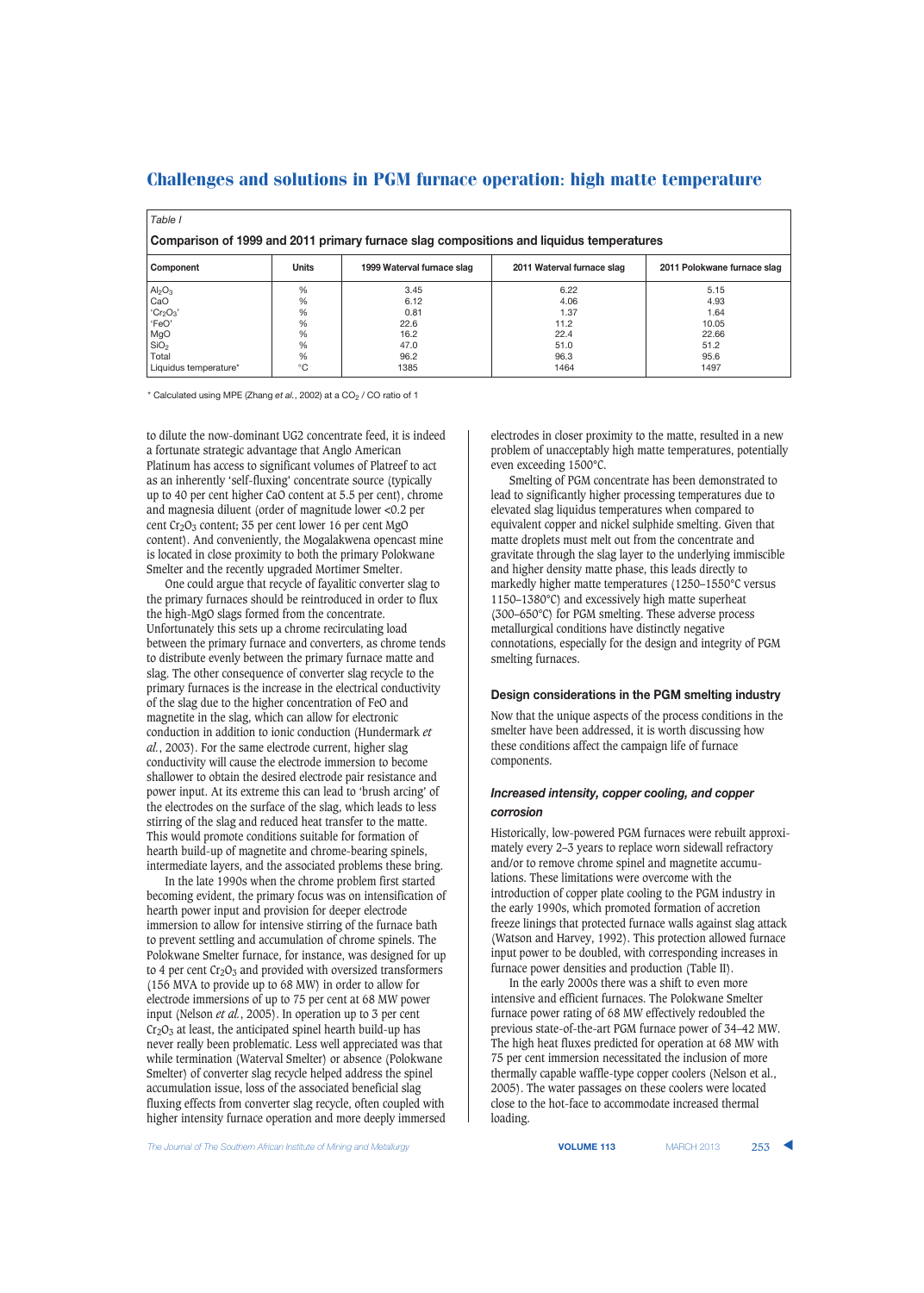| technologies                                                        |                                                                              | Progression of PGM primary design parameters and sidewall cooling |                                                      |  |  |
|---------------------------------------------------------------------|------------------------------------------------------------------------------|-------------------------------------------------------------------|------------------------------------------------------|--|--|
| Cooling                                                             | Natural air cooling<br>(e.g. Waterval pre-<br>1994 and Mortimer<br>pre-2008) | Waterval / Mortimer<br>plate coolers                              | Polokwane<br>waffle coolers                          |  |  |
| PGM furnace power<br>level(s)                                       | 7.5 to 18 MW                                                                 | 34 to 38 MW                                                       | 68 MW                                                |  |  |
| <b>Furnace hearth</b><br>power density                              | 70 to 100 kW/m <sup>2</sup>                                                  | 170 to 185 kW/m <sup>2</sup>                                      | 250 kW/ $m2$                                         |  |  |
| Approximate<br>maximum slag zone<br>heat flux                       | 5 $kW/m2$                                                                    | 50 kW/m <sup>2</sup>                                              | 500 kW/m <sup>2</sup>                                |  |  |
| Wall/cooler life                                                    | 2 to 3 years                                                                 | 4 to 7 years (limited<br>by corrosion)                            | 1 year (original<br>design; limited by<br>corrosion) |  |  |
| Sketch showing slag<br>zone walls,<br>including cooling<br>elements | Slag Zone-                                                                   |                                                                   |                                                      |  |  |

Although the thermal capacity of these waffle coolers was approximately ten times higher than the plate coolers at Waterval Smelter, their initial campaign life was shorter because a new wear mechanism began to emerge, specifically corrosion of the copper.

### *Matte taphole refractory wear*

A copper cooler will not melt in contact with a molten bath provided it is rated to remove more heat than the bath can transmit via convective heat transfer. A combination of high 300–650°C matte superheat and low matte Prandtl number (Sheng *et al.*, 1998) means that even the most powerful copper cooler will melt in direct contact with a PGM matte bath. To prevent this contact, matte zone cooling elements such as tap blocks and flanker coolers are separated from the bath by hot-face grooves in the copper filled with relatively thermally resistive refractory, as well as by refractory bricks in front of the copper.

Because of the typically very high matte superheat, the matte tapholes in PGM furnaces must be of particularly robust design to enable reliable and safe matte tapping. Even when surrounded by effective water cooling, the refractory bricks wear over time because of a combination of:

- ➤ Erosion from flowing matte during tapping operations
- ➤ Damage from drilling/lancing while opening the tapholes
- Stirring during closing operations, caused by excess

taphole clay materials releasing gas to induce local gas bubble-driven circulation and increased turbulence in liquid matte located in front of the taphole hot-face

- ➤ Chemical attack by matte at elevated temperatures (reported as 1500°C – Eksteen, 2010)
- ➤ Chemical attack by slag via a washing erosion mechanism which occurs at the slag/matte 'tidal zone' in which the hot matte removes the frozen slag buildup as the matte level fluctuates.

It is probably not a coincidence that many industrial matte taphole failures follow within literally a couple of minutes of clay closure of the taphole, when the matte taphole and its vicinity are exposed to some of the highest incident heat fluxes developed in an operating furnace.

As far as possible, process conditions are manipulated in order to reduce matte temperatures, for example, by concentrate blending. In addition, consistent furnace feed and electrode process control is employed to ensure that feed input is matched to power input and that electrode immersions are controlled (Hundermark *et al.*, 2011). This limits the possibility of overheating the slag and thus excessive superheating of the matte. In addition to this, a fibre-optic taphole monitoring system at the Polokwane Smelter measures temperature at approximately 50 locations near the hot face of the tap blocks. It is being developed further to track refractory loss much earlier and more accurately than is possible with the thermocouples used previously (Gerritsen *et al.*, 2009).

▲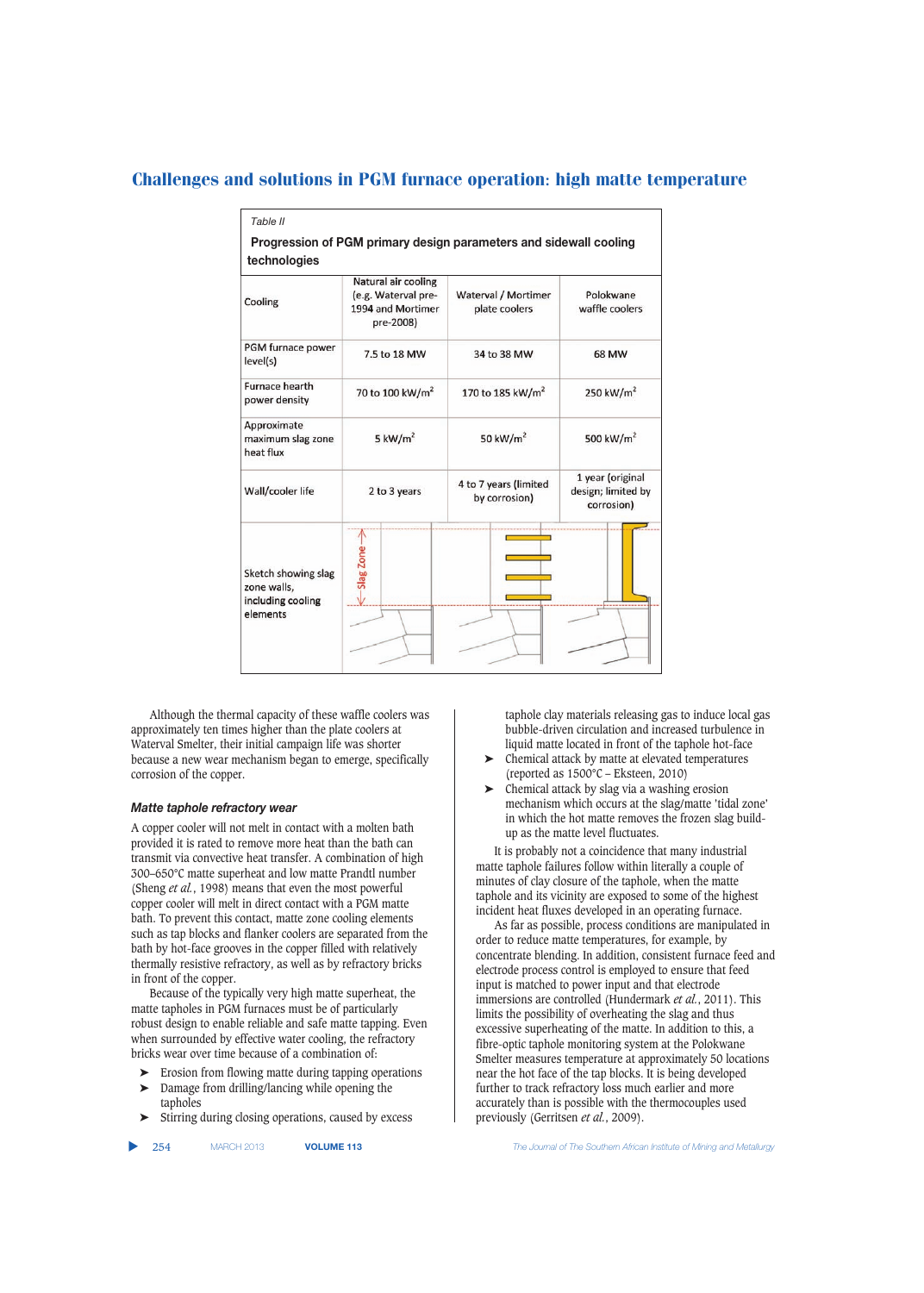### *Hearth ratcheting*

When a furnace is shut down to replace worn components, the refractory bricks cool and contract. In the absence of a strong spring-loaded binding system to compress the bricks together, this contraction leads to the formation of gaps between the bricks, which constitute potential leak paths through the furnace walls or hearth. The bindings are designed to minimize ratcheting by keeping the bricks tight throughout thermal cycles and thereby preventing gaps from forming and being filled with matte, slag, or any foreign materials before the refractory is reheated and re-expands. PGM furnaces are particularly prone to ratcheting because, unlike ferroalloy furnaces, their hearths are generally not protected by a frozen metal heel, and the highly superheated matte stays liquid/fluid for a larger duration of the cooling cycle. All Hatch rectangular furnaces incorporate a robust spring binding system to minimize gap formation during cooling and substantially reduce ratcheting, thereby greatly increasing campaign life.

### **Corrosion of copper coolers**

The excessive corrosion of the copper waffle coolers experienced at Polokwane led to an intense research programme to understand the corrosion mechanism and identify solutions. Some key results are discussed in the following sections.

### *Location*

In contrast to most other copper and nickel sulphide smelting operations, concentrate fed into PGM furnaces is not roasted. Corrosive species that are normally removed during concentrate roasting are instead released through heating and thermal decomposition of the concentrate in transit to and at the hot slag interface inside the furnace. These species tend to migrate and accumulate at the slag-concentrate interface near the walls, leading to pronounced wear of the coolers in this region (Figure 3).

Corrosion is also not limited to waffle coolers. Given time, copper plate coolers in PGM furnaces are corroded to a short sharp edge (Figure 4), barely protruding into the furnace wall, and so reducing their cooling effect and upper wall stability. The corrosion is pervasive and continues to some extent throughout the furnace, not being limited to attack of copper, but also of basic magnesia-based refractories where magnesium sulphates (often resulting from sulphidation of



**Figure 3—Location of maximum copper wear around slag-concentrate interface**

**The Journal of The Southern African Institute of Mining and Metallurgy <b>VOLUME 113 VOLUME 113 MARCH 2013** 255

magnesia), sulphites and their hydrates, and even magnesium hydroxychlorides have been identified.

### *Migration of copper wear*

As part of the comprehensive plan to address corrosion, which is described later, the coolers were split horizontally into upper and lower blocks. After an effective corrosionresistant barrier was applied to the hot face of the upper waffle coolers, the corrosion problem on these blocks significantly abated; however, the corrosion migrated to the 'deliberately' unprotected lower waffle coolers (Figure 5), though at a reduced rate.

#### *Corrosion mechanism*

The precise mechanism of cooler copper loss remains uncertain. The overwhelming circumstantial evidence points to the dominance of corrosion (with some erosion) involving sulphur- and chlorine-bearing species in the presence of moisture, derived from smelting PGM concentrates typically containing  $<$  2 per cent labile S,  $<$  0.1 per cent Cl, and  $<$  0.5 per cent H2O respectively. A general topochemical reaction sequence was observed of abundant elemental sulphur, on top of abundant copper sulphide corrosion products that coated the underlying basal copper (Figure 6 and Figure 7). What also became increasingly apparent through closer electron microscopic and spectral examination (Figure 8 and Figure 9), was the abundance of a far thinner film of copper (hydroxy/oxy) chloride in direct contact with the copper – potentially of significance to any copper corrosion mechanism.

One claimed origin of sulphur is from the Sanskrit *shulbari*, meaning 'enemy (*ari* ) of copper (*shulba*)' (Eggert *et al.*, 2004). Some corrosion of copper by labile sulphur

Corroded plate cooler hot-face



**Figure 4—Severe upper plate cooler corrosion at Waterval Smelter. Note increased corrosion of upper plate cooler located in the furnace nearest the top of slag and concentrate interface**



**Figure 5—Initial copper loss in slag-concentrate interface zone. Following splitting of the coolers and protecting the upper block, copper corrosion migrated to the unprotected lower block**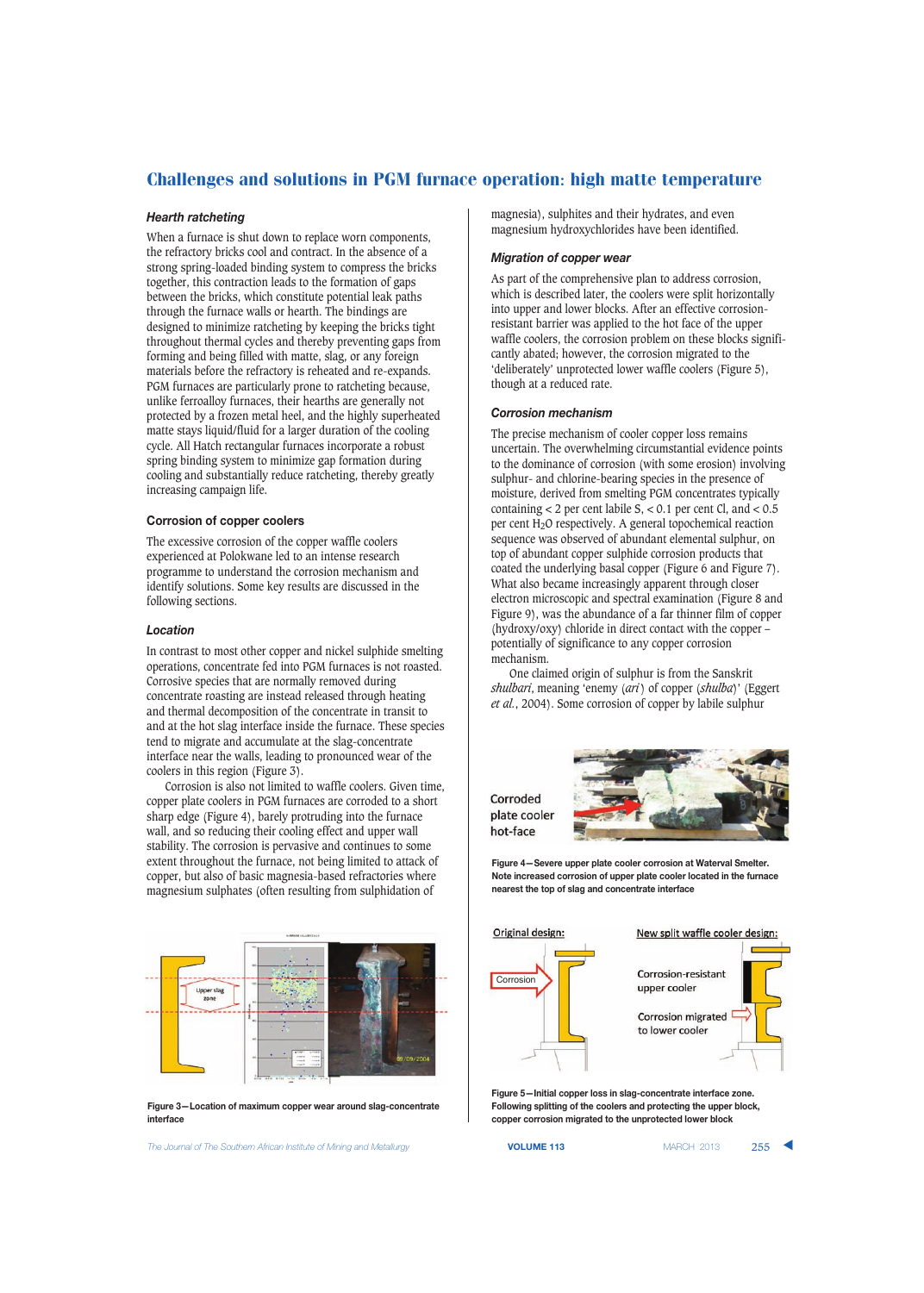

**Figure 6—Typical corroded cooler – yellow elemental sulphur deposited on black copper sulfide corrosion product on copper. Grey covering is frozen slag accretion**



**Figure 7—Severely corroded, unprotected copper block. Black copper sulphide pervasive. Increasing evidence of green copper hydroxychloride in close proximity to copper**

release by thermal decomposition in the smelting of 'green' (i.e. unroasted) base metal sulphide PGM concentrates should therefore not be unexpected. However, the mechanism of corrosion is almost always attributed to some form of sulphuric or sulphurous acid dewpoint corrosion (Hopf and Roussow, 2006; Marx *et al.*, (2007), in which case copper sulphates/sulphites and/or their hydrates should be the primary corrosion products:

 $2Cu+O_2+2H_2SO_4+3H_2O \rightarrow$  $2CuSO<sub>4</sub>.5H<sub>2</sub>O$  (Oker process)

While this undoubtedly plays some role in the corrosion of copper in more oxidizing regions of the PGM concentrate smelting furnaces (i.e. those more readily exposed to air) and as evidenced by appropriate corrosion products of copper sulphate/sulphite and their hydrates, this is inconsistent with the pervasive presence of elemental sulphur and copper sulphide products generally observed in most of the furnace. Clearly under the more reducing conditions of smelting  $(pO<sub>2</sub>)$  $<$  10<sup>-8</sup> atmospheres (Nell, 2004)), a more dominant sulphidation corrosion reaction occurs, in which sulphur directly forms the large quantity of copper sulphide corrosion products observed.

Direct sulphidation of copper is known to occur with both liquid sulphur and wet and dry H2S (Lai, 1990). The latter is a potential corroding agent due to the combined presence of elemental sulphur and water in the vicinity of the furnace coolers, and given the thermodynamic feasibility of a reverse of the commercial Claus Process reaction. The existing literature (Leidheiser, 1971; ASM International, 1989) suggests that dry solid sulphur is not corrosive to copper at the low temperatures typical of the operating furnace copper tips, where temperatures are typically moderated by intense water-cooling and are normally below 110°C.

To investigate this discrepancy, a special test rig was devised in an attempt to simulate copper cooler corrosion conditions. This comprised suspending water-cooled copper test blocks above a heated bath of sulphur, so exposing cooled copper to sulphur vapour (Figures 10–13). The results demonstrated that some direct sulphidation of water-cooled



**Figure 8—BSE image inside of a copper crack extending from a corrosion pit - typical sequence of corrosion product layers**

▲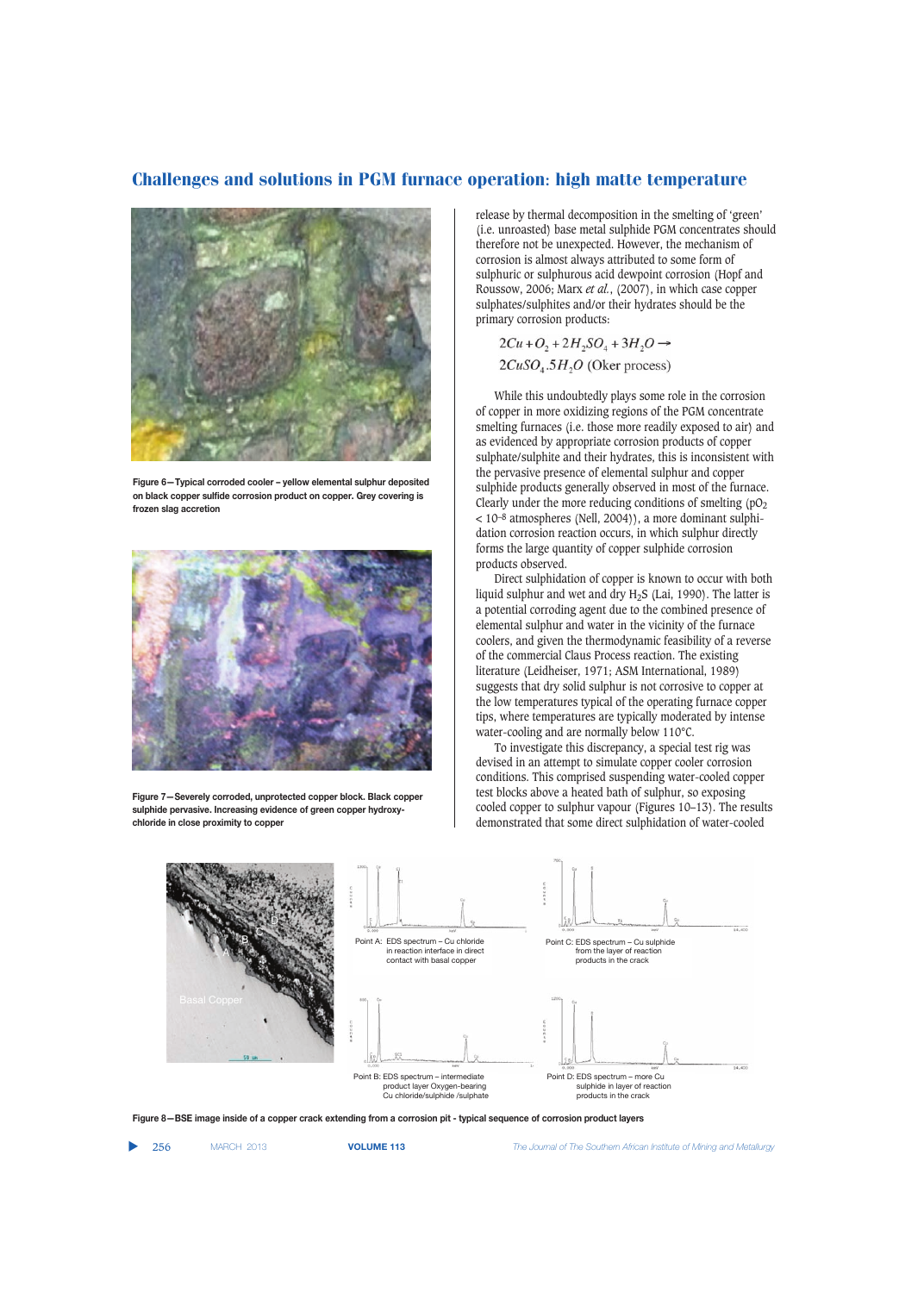

**Figure 9—Schematic depiction of copper cooler and dominant species in its corrosion**



**Figure 10—Suspended water-cooled copper test piece before insertion into test rig**



**Figure 11—Sulphidation test rig with test sample inserted. Sulphur condensing and running down to liquid bath**

copper was indeed feasible even at a temperature as low as 25°C (0.2 mm over 14 days or 5.2 mm/a). As the copper temperature is raised to 90°C the corrosion rate increases to 16 mm/a. At a copper temperature of 125°C, the rate is

**The Journal of The Southern African Institute of Mining and Metallurgy <b>VOLUME 113 VOLUME 113** MARCH 2013 257



**Figure 12—Water-cooled copper specimen coated with sulphur after testing**



**Figure 13—Copper corrosion at low 50°C temperature after only 5 days' exposure**

almost an order of magnitude higher (90 mm/a), which is consistent with published literature for corrosion of copper by liquid sulphur (ASM International, 1989).

In an attempt to simulate the presence of the thin copper chloride layer observed on most operational coolers (e.g., failed unprotected lower waffle cooler – Figure 7) a test was devised where the copper was first subjected to 1 day of exposure to 5 per cent  $HCl(g)$  by volume, followed by standard sulphidation with sulphur vapour. At a temperature of 90°C, after the initial exposure to HCl for 1 day, corrosion was not measurable.

However, after 14 days of further sulphidation at a temperature of 90°C only, the measured corrosion rate was 26 mm/a – more than double the equivalent corrosion rate of copper without the initial presence of HCl. When copper was simultaneously exposed to 5 per cent  $HCl(g)$  by volume and sulphur for 14 days at a temperature of 90°C, the corrosion rate more than redoubled to 57 mm/a.

Literature from the coal-fired boiler industry revealed a potentially analogous and consistent increased rate of fireside boiler steel corrosion associated with the use of coals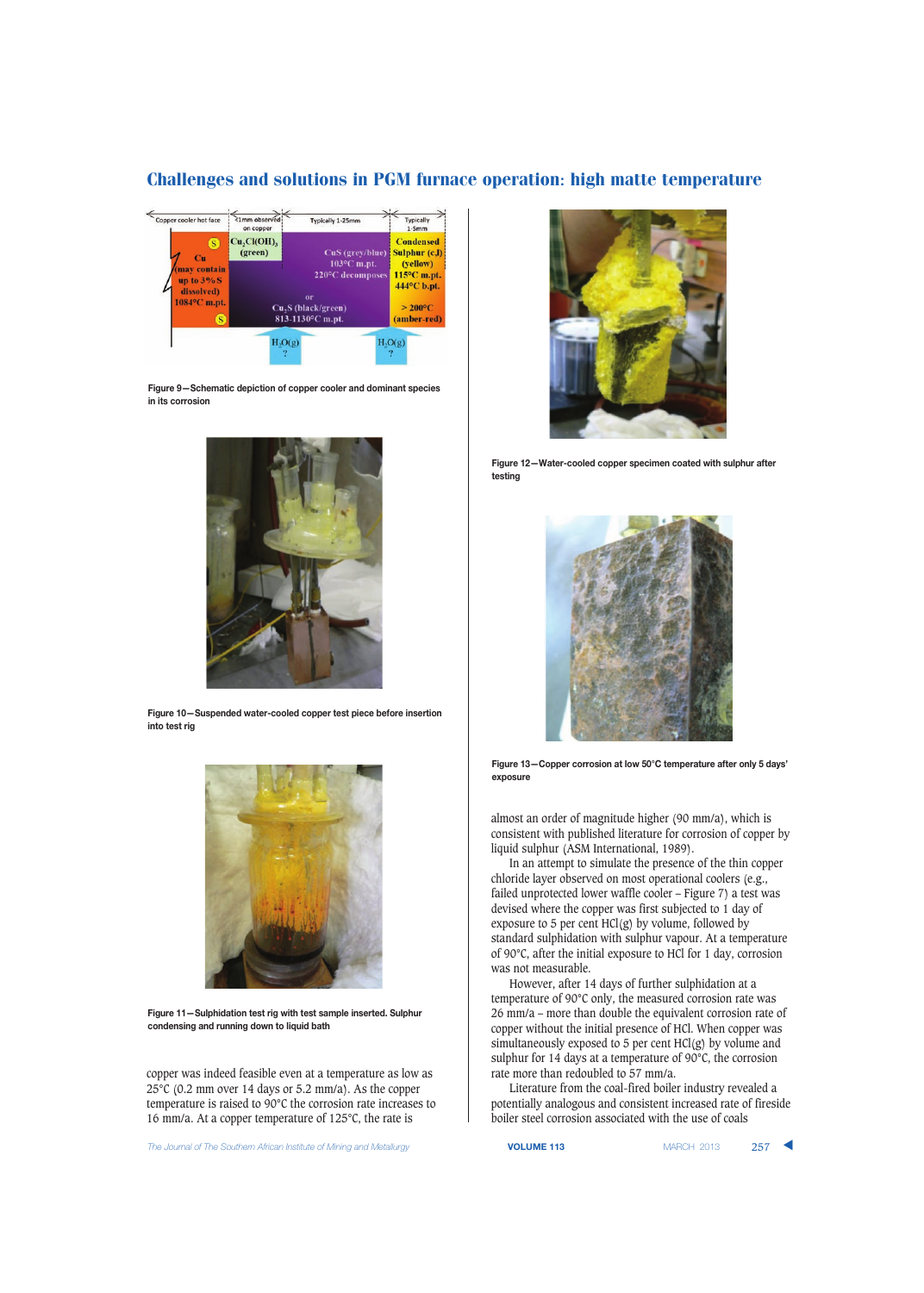containing higher than 0.1 per cent Cl compared to 'chlorinefree' coals, at temperatures above 400°C (Daniel *et al.*, 1989). This finding led to coining of the term 'chloride-accelerated sulphidation'. While the specific mechanisms may not be directly comparable, the term 'chloride-accelerated sulphidation' remains apt as a generic description of the observed copper corrosion involving sulphur- and chlorine-bearing species in the presence of moisture, and will be used in this paper.

#### *Copper corrosion barriers*

A key requirement for corrosion protection of the copper coolers is the ability to secure a stable corrosion product layer that acts as a diffusion barrier to slow down the corrosion process. On a new cooler, the dovetail design of the cooler hot-face helps to mechanically secure an accretion freeze lining over the copper, and over any developing corrosion product. However, with time the copper dovetails corrode. Coupled with thermal cycling of the furnace, this may eventually lead to periodic destabilization of the protective accretion freeze lining and loss of any protective corrosion product layer usually trapped beneath it. This in turn simultaneously exposes fresh copper both to instantaneous thermal contact with hot liquid slag and renewed corrosion in the absence of any protective corrosion product or accretion freeze lining layers. Therefore a key feature of any successfully applied corrosion barrier is not only to provide adequate corrosion resistance against 'chloride-accelerated sulphidation', but also to securely trap corrosion product layers once formed against the copper, so that they do not readily detach and expose the copper to renewed, and therefore accelerated, attack.

The Pilling-Bedworth ratios of 1.7–1.8 of oxides of copper generally lead to a tenacious product layer that helps to protect the underlying metal from further corrosion; one of the reasons for selection of copper as a material of construction for most water-cooled furnace cooler applications. By contrast, sulphide, sulphate, and chloride corrosion products of copper have Pilling-Bedworth ratios exceeding 2 (Table III). The increased thickness of these product films develops high compressive stresses that may cause the coatings to flake from the surface. This exposes fresh metal, essentially rendering such coatings unprotective against ongoing corrosion.

The rate of 'hot corrosion' (by definition, corrosion in the presence of sulphur species) is inherently highly non-linear with respect to time (Figure 14). Coupled with the specific cooler conditions described above, this will further contribute

to a greatly accelerated rate of copper wear with cooler operating time. This is consistent with the great difficulty experienced in attempting to use condition-monitoring of copper thickness to predict the timing for safe replacement of the coolers before failure. In one instance of lower waffle cooler failure, involving detection through the automated water-pressure leak detection system of cooler water leaks into the Polokwane furnace, the mean rate of copper wear in front of the cast monel water pipes increased by over an order of magnitude in under a year, from 1.4 mm/a to 40.3 mm/a.

#### **Mitigating impact of copper cooler corrosion**

The one-year campaign life of the original Polokwane coolers was unanticipated and unacceptable, especially given that copper cooler life is typically measured in decades in the absence of corrosion mechanisms. In addition to the costs associated with rebuilding the walls, thermal cycling, and loss of production, there was also a risk that undetected corrosion would breach a water passage, leading to a steam explosion.

Solutions to these problems were jointly developed, and include systems to monitor corrosion, methods for minimizing the impact of corrosion, and the development of corrosion-resistant coolers with greatly increased campaign life.

#### *Monitoring cooler corrosion*

The ability to measure accretion thickness and copper cooler corrosion are integral to safe condition monitoring and scheduling of furnace repairs. This is especially true given the potentially catastrophic consequences of failure and the



**Figure 14—Corrosion mode typical of hot corrosion systems (after Hocking** *et al.***, 1989)**

| Table III                                            |       |                   |      |                   |      |                   |                                     |      |                   |  |
|------------------------------------------------------|-------|-------------------|------|-------------------|------|-------------------|-------------------------------------|------|-------------------|--|
| Pilling-Bedworth ratios of copper corrosion coatings |       |                   |      |                   |      |                   |                                     |      |                   |  |
|                                                      | Cu    | Cu <sub>2</sub> O | CuO  | Cu <sub>2</sub> S | CuS  | CuSO <sub>4</sub> | Cu <sub>2</sub> Cl(OH) <sub>3</sub> | CuCl | CuC <sub>l2</sub> |  |
| $M_{\text{metal}}$ g/mol                             | 63.54 |                   |      |                   |      |                   |                                     |      |                   |  |
| $\rho_{\text{metal}}$ , g/cm <sup>3</sup>            | 8.96  |                   |      |                   |      |                   |                                     |      |                   |  |
| $M_{\text{product}}$ , g/mol                         |       | 143.1             | 79.5 | 159.2             | 95.6 | 159.6             | 213.6                               | 99.0 | 134.4             |  |
| $\rho_{product}$ , g/cm <sup>3</sup>                 |       | 6.0               | 6.4  | 5.6               | 4.6  | 3.6               | 3.8                                 | 4.1  | 3.4               |  |
| P-B ratio                                            |       | 1.7               | 1.8  | 2.0               | 2.9  | 6.2               | 4.0                                 | 3.4  | 5.6               |  |

▲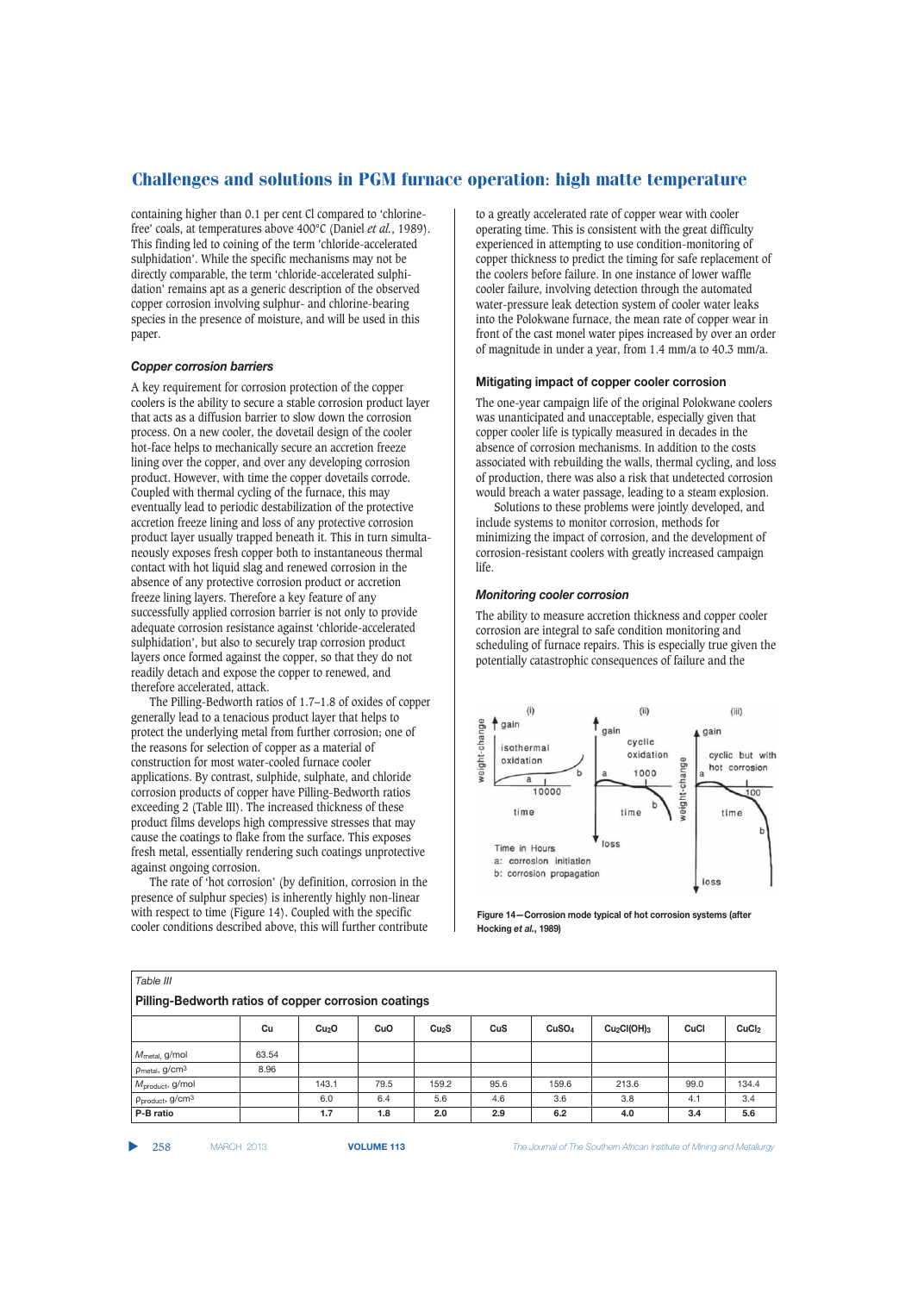highly non-linear nature observed for the wear rate close to failure. A number of different condition monitoring systems are in use to warn of imminent or nascent cooler failure, with the aims to help protect the furnace against further damage and to provide some time for operating personnel to safely and remotely bring the furnace down under controlled conditions for repair.

### *Ultrasonic (UT) copper thickness measurement*

As an alternative to periodic cooler removal, an ultrasonic pulse-echo technique was adapted to measure the residual copper thickness in front of the monel water passages. The measurements are localized to a specific measurement point, and a high density of discrete measurement points is used to help provide more confidence on the risk of copper failure. The thickness measurement is also sensitive to variability in copper temperature.

The Polokwane coolers are mapped periodically to track corrosion over time. These measurements are taken from outside of the operating furnace and do not disrupt production. The copper wear rate is currently tracking 1.2 mm/a (maximum 2.4 mm/a) on the upper waffle coolers equipped with protective barriers and 4.8 mm/a (maximum 12.4 mm/a) on unprotected lower waffle coolers.

### *Automatic water leak detection system*

An automatic water leak detection system was developed and installed on the cooler water circuits to detect pinhole leaks based on pressure (Figure 15). This system momentarily stops the flow of water on a circuit using valves at the inlet and outlet. A pressure transmitter then checks for a decrease in static pressure. The system is very sensitive, and leaks as small as a few drops per minute can be detected (Figure 16). Once detected, a leaking water circuit can be isolated because the cooler is designed with dual redundant water-cooling circuits. Consequently, a faulty cooler or piping can be replaced without further risk of refractory hydration or an explosion. This is not a continuous leak detection method, but it is automatically run at regular intervals selectable to as little as 4-hourly. This is the most direct and valuable monitoring system of the cooler condition available to operators.

The one drawback of the system is that it is not operated continuously. Therefore water leaks associated with rapid failure of copper blocks, due to exposure to superheated matte or water hoses blowing off, will not be detected as soon as they happen (the latter being detected by a continuous, but less sensitive, leak detection system based on inlet and outlet flow meters).

#### *Minimizing the impact of corrosion*

It was possible to reduce the replacement cost of the waffle coolers by splitting them horizontally into upper and lower blocks because the most severe corrosion occurred mainly in the upper portion of the waffle coolers near the slagconcentrate interface (Figure 17). By doing this, the corrosion-prone upper waffle coolers could be replaced independently of the lower waffle coolers. One advantage of this arrangement is that the slag bath needs to be only

**The Journal of The Southern African Institute of Mining and Metallurgy <b>VOLUME 113 VOLUME 113 MARCH 2013** 259

partially drained to replace the upper waffle coolers. Partially draining the furnace can be done using only the slag tapholes, instead of the more complicated and timeconsuming exercise of draining the remaining portion of slag bath through the matte tapholes into the matte tapping aisle.

With the original full-height waffle coolers, a complete sidewall rebuild could take up to 6 weeks to perform, and require a cold shut-down for workers to enter the furnace for cooler removal. To reduce this time, a system was designed to remove and replace the upper row of waffle coolers from outside the hot furnace. This change enabled the upper waffle coolers to be replaced in less than 1 week. With the success and further development of the 'hot' shutdown technique, both upper and lower waffle cooler replacement is now also possible in under a fortnight.

To avoid having to rebuild the upper portions of the furnace walls, they are supported using the existing platetype lintel coolers located just above the waffle coolers.



**Figure 15—Schematic showing the automated pressure testing system components**



**Figure 16—Leak simulation testing results indicating system sensitivity (Mahape, 2005)**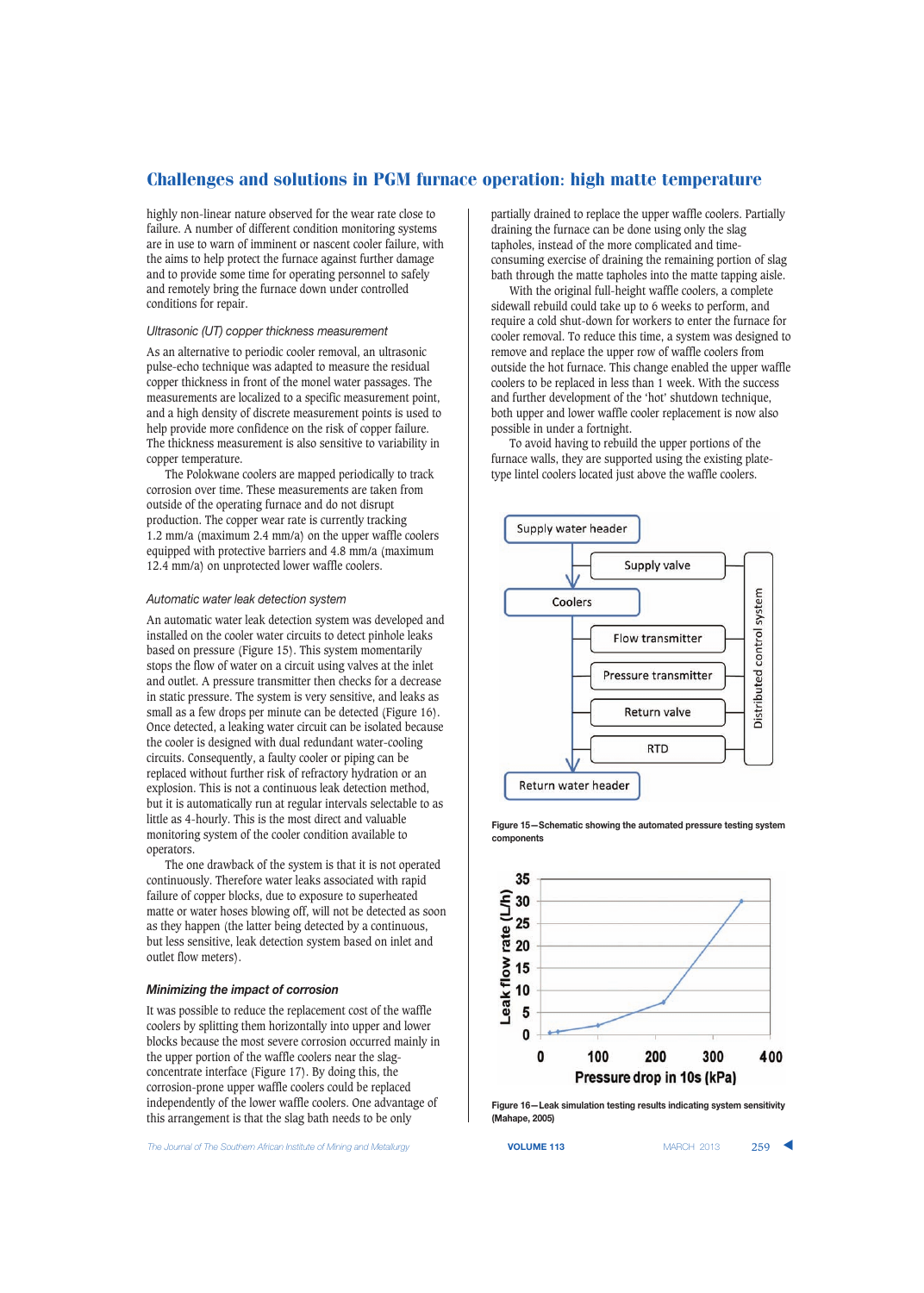

**Figure 17—Diagram showing the original waffle coolers and the redesigned split coolers, which can be replaced quickly from outside a 'hot' furnace**

These plate coolers are in turn supported by posts which are temporarily affixed to the furnace steel structure. Because workers can remain outside of the furnace, it is also possible to keep the power on during a rebuild to maintain hot bath temperatures. This reduces thermal cycling of the furnace and has led to a measurable reduction in furnace ratcheting. By keeping the bath hot, it is also possible to avoid a lengthy start-up/ramp-up period after the wall replacement, thereby accelerating achievement of design operating power and full production.

#### *Solving the copper cooler corrosion problem*

To avoid corrosive material being released in the furnace, consideration was given to removal of the sulphur in the concentrate through partial or dead roasting, as is commonly practised in the nickel sulphide industry. However, this would have required major modifications to the existing smelting flowsheet, as well as the downstream refining flowsheet. Alternatives such as autogenously smelting are not viable given the low grades of the PGM concentrates and associated sulpur content (1 per cent to 10 per cent), as well as the relatively high slag liquidus temperatures due to elevated MgO and  $Cr<sub>2</sub>O<sub>3</sub>$  concentrations.

Instead, a number of methods of protecting the coolers from corrosion were developed and tested. Of these, the installation of a graphite barrier on the hot face of the copper coolers has proven to be the preferred option. For the graphite to survive in the furnace, good thermal contact is required between it and the copper cooler behind it. If this contact is not maintained, the graphite will overheat in contact with the slag bath, leading to rapid graphite oxidization, CO bubbleinduced stirring, and very high convective heat fluxes. To avoid this loss of thermal contact, stresses induced in the graphite due to differential thermal expansion and movement of the surrounding furnace refractory were minimized in the design of the graphite-protected cooler system.

Two consecutive planned annual inspections of the latest generation of graphite-protected copper coolers revealed the graphite to be in near pristine condition after 12 months' service. Given that the life of the original coolers was approximately one year, these results are very positive.

**Figure 18—Upper cooler copper and graphite in pristine condition after being installed in the furnace for 12 months**



**Figure 19—Perfect lower cooler graphite hot-face after being installed in the furnace for 12 months**

▲